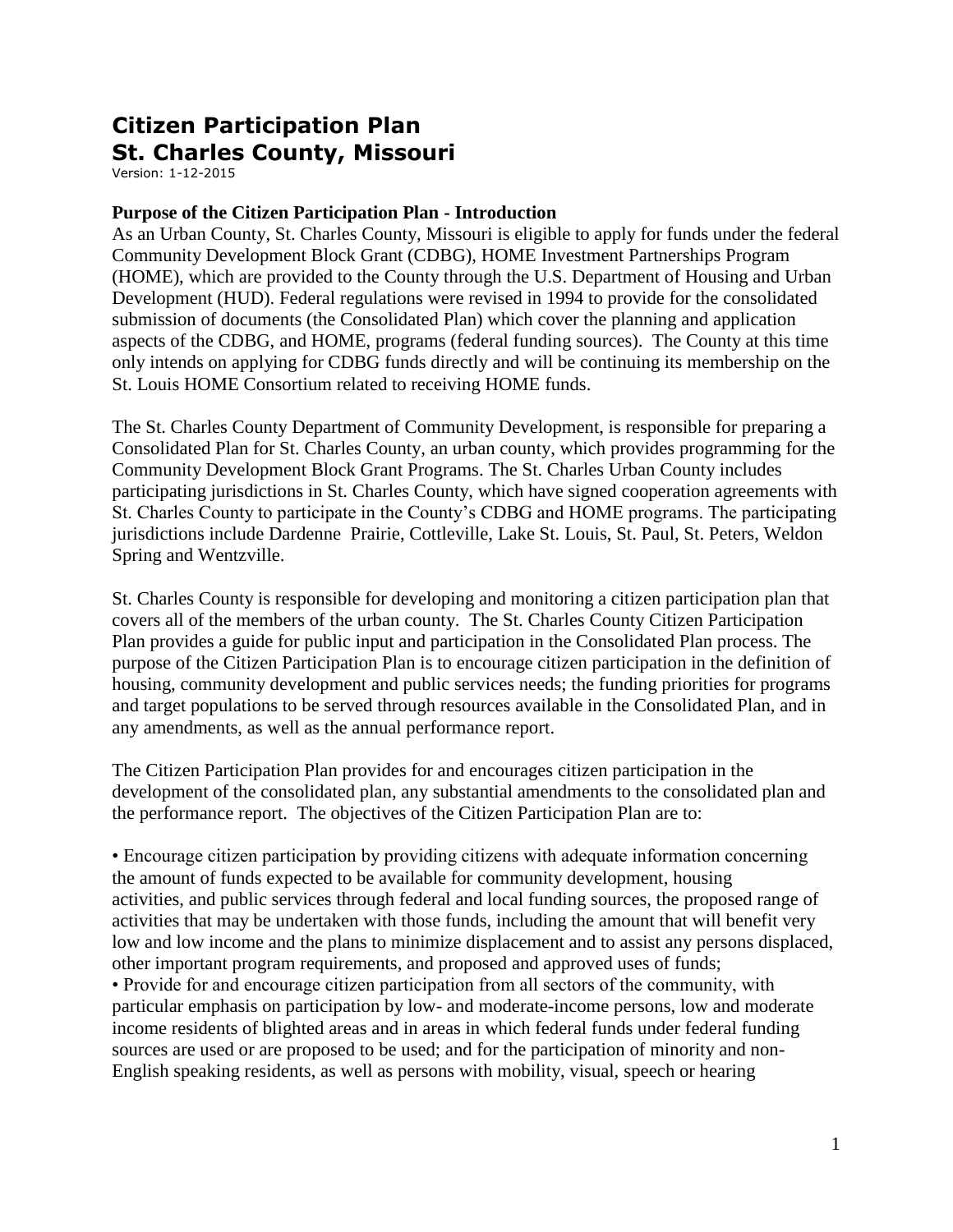impairments, and in-conjunction with public housing agencies the participation of residents of public and assisted housing developments;

•Provide opportunities for participation of local and regional institutions and other organizations including businesses, developers, and community and faith-based organizations.

• Provide citizens, public agencies, and all other interested parties with reasonable and timely access to information and records relating to the County's Consolidated Plan, and the use of assistance provided by federal funding sources included in the Plan for the preceding five (5) years;

• Provide technical assistance to groups representing very low and low income persons and to interested residents that request such assistance in developing proposals for funding assistance under federal and local funding sources covered by the Consolidated Plan, with the level and type of assistance to be determined by the County;

• Conduct public hearings to obtain the views of citizens on housing, community development and public services needs, proposed activities, and program performance, which hearings shall be held after adequate notice, at times and locations convenient to potential and actual beneficiaries, with accommodation for persons with disabilities and non-English speaking residents;

• Prepare a summary of comments or views received from citizens in writing or orally through public hearings, focus groups, community meetings and other methods when preparing the final Consolidated Plan, and any amendments to the Plan or the performance report and attach the summary to the final Plan or report. In addition, provide for a timely response to such comments and views within fifteen (15) working days, where practicable; and

• Provide criteria for determining what constitutes a substantial change in the planned or actual activities described in the approved Consolidated Plan which would require an amendment to the Plan.

#### **Adoption and Amendment of the Citizen Participation Plan**

A 15-day public comment period will be established to provide opportunities to comment on the original Citizen Participation Plan to be included within the Consolidated Plan submission to HUD. Notice of such comment period will be posted in the County's Executive Office Building and the Administration Building. Various agencies involved in housing, community development and public service needs will be notified of such Citizen Participation Plan review period and where such participation plan may be reviewed. Such notification of these various agencies will utilize the Community Council's membership list.

Proposed changes to the Citizen Participation Plan will be posted at least 15-days prior to the adoption of amendments to the Citizen Participation Plan by the Governing Body of St. Charles County. In addition, various agencies involved in housing, community development and public service needs will be notified as specified above. The proposed revisions to the St. Charles County Citizen Participation Plan for the Consolidated Plan will become effective upon the date of the Governing Body's approval.

## **Consultation**

(1) In preparation for the Consolidated Plan, the Department of Community Development will consult with other public and private agencies that provide assisted housing, health services and social services including those focusing on services to children, elderly persons, persons with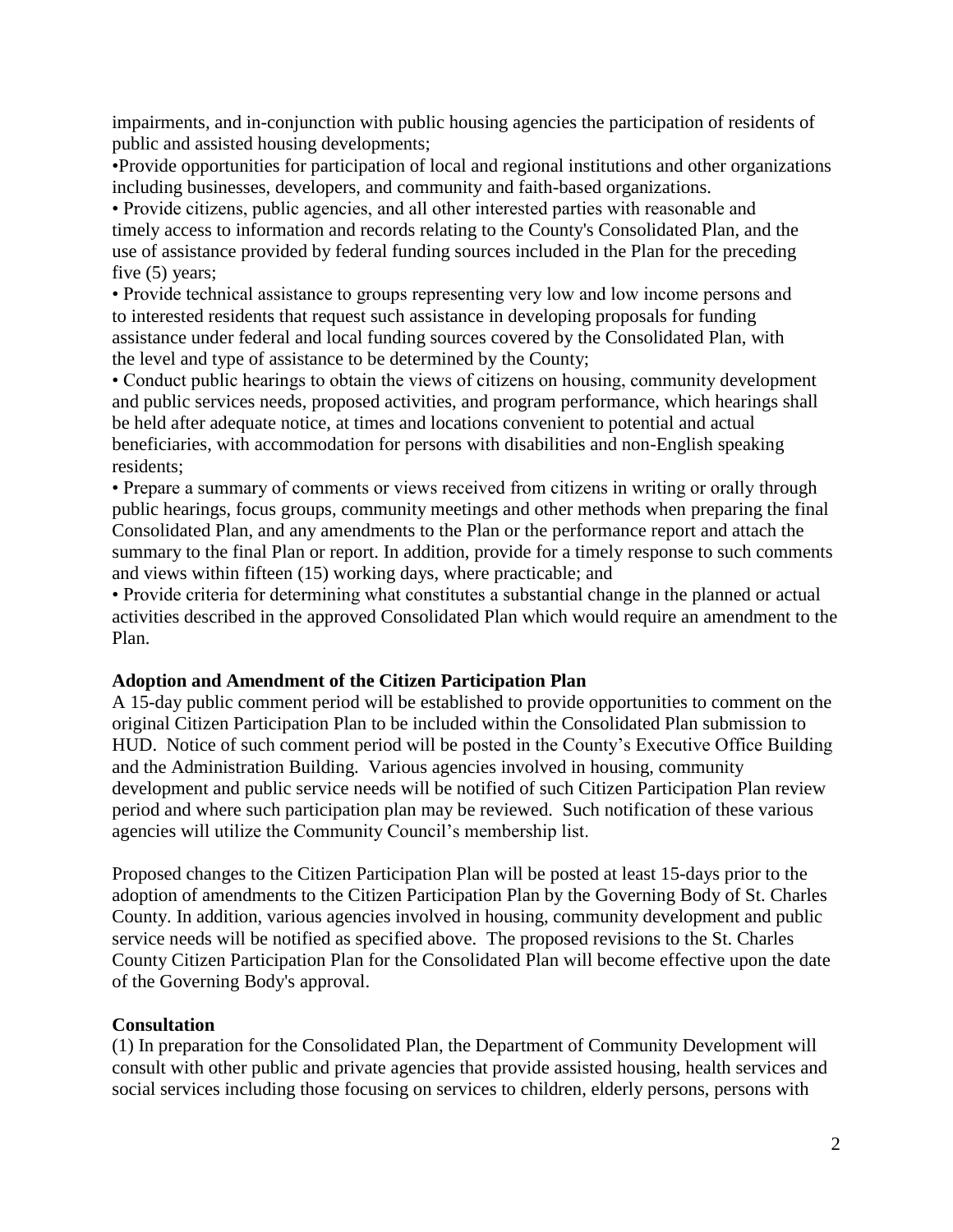disabilities, persons with HIV/AIDS and Homeless persons. The public and private agencies to be contacted include, but are not limited to, the St. Charles County Department of Community Health and the Environment, the Mid-East Area on Aging, the Community Council of St. Charles and the Missouri Department of Social Services Division of Family Services.

(2) In preparation for the annual Consolidated Plan and the portion of the Consolidated Plan dealing with lead-based paint hazards, the Department of Community Development will consult with the St. Charles County Department of Community Health and the Environment and any child welfare agencies to examine existing data related to lead-based paint hazards and poisonings, including data on the addresses of housing units in which children have been identified as lead poisoned.

(3) In preparation for the County's annual Consolidated Plan, the Department of Community Development will notify participating and adjacent units of local government of any non-housing priority needs.

(4) The Department of Community Development will consult with adjacent units of general local government as well as the East-West Gateway Council of Governments to identify any problems that go beyond a single jurisdiction. Such agencies or jurisdictions will be consulted with respect to finding solutions to any identified problems of a regional nature.

(5) The Department of Community Development will consult with the St. Charles County Housing Authority and the St. Charles Local Housing Authority concerning consideration of public housing needs and any planned grant program activities. This consultation will ensure and provide a better basis for the certification by the St. Charles County Executive that the Consolidated Plan is consistent with the County's assessment of low-income housing needs. This type of consultation will also help insure that any proposed activities that are directed towards local drug elimination, neighborhood improvement and or any resident programs and or services funded under or by the County Housing Authority and the St. Charles Local Housing Authority and those funded under any programs covered by the Consolidated Plan are fully coordinated to achieve comprehensive community development goals.

## **Development of the Consolidated Plan**

The County encourages citizen participation by providing citizens with adequate information concerning the amount of funds expected to be available for community development and housing activities, and public services through federal and local funding sources, the proposed range of activities that may be undertaken with those funds, including the amount that will benefit very low and low income persons and the plans to minimize displacement and to assist any persons displaced. Such plans related to displacement and assistance to those displaced will be prepared and considered in the review and approval of the annual action plan.

A notice regarding the Proposed Consolidated Plan will be published on the St. Charles County Department of Community Development's web site at **[http://www.sccmo.org/203/Community-](http://www.sccmo.org/203/Community-Development)[Development](http://www.sccmo.org/203/Community-Development)** and a copy of the Proposed Consolidated Plan will be available to the public for review and comment at least 30 days prior to submission to HUD. The notice advising of the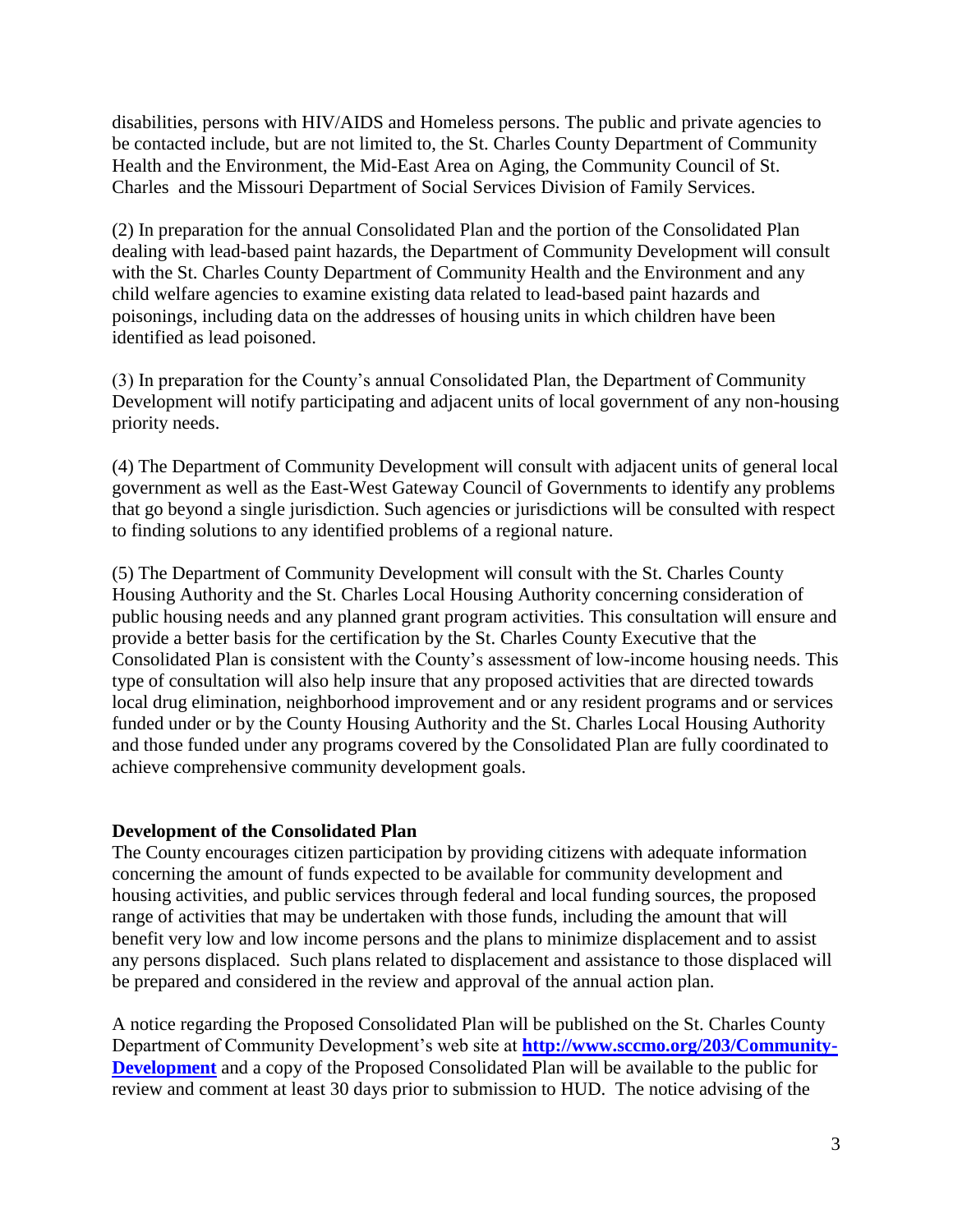opportunity for public comment and the notice of its availability will also be emailed to neighborhoods, groups, associations, nonprofit, ecumenical, business and other community organizations and other interested individuals which have been involved in past funding cycles for each program or have expressed an interest in being notified of such hearings or plan availability. The proposed Consolidated Plan will be available for review 1) at the Department of Community Development at 201 N. Second Street, Suite 420, St. Charles, Missouri 63301, and 2) St. Peters City Hall, 1 City Centre blvd., St. Peters, Missouri 63376, and **3)** on the web at http://cd.sccmo.org/commdev/ .

The final Consolidated Plan will be available online at **[http://www.sccmo.org/203/Community-](http://www.sccmo.org/203/Community-Development)[Development](http://www.sccmo.org/203/Community-Development)** and notice of its availability will be emailed to neighborhoods, groups, associations, nonprofit, ecumenical, business and other community organizations and other interested individuals which have been involved in past funding cycles for each program. Other neighborhoods, groups, associations, organizations, and individuals will be added to the email list upon request to the Department of Community Development. Printed versions of the plan will also be available to those who cannot otherwise access the plan or those that request the printed version. Printed versions of the plan will be available at the Department of Community Development at 201 North Second Street – Suite 420, St. Charles, MO 63301.

#### **Citizen Participation Process Public Hearings**

The County will conduct public hearings to obtain the views of citizens on housing, community development and public services needs, proposed activities, and program performance, which hearings shall be held after adequate notice, at times and locations convenient to potential and actual beneficiaries, with accommodation for persons with disabilities and non-English speaking residents. A minimum of two public hearings will be held.

One public hearing will be held by the Community Development Department at the beginning of the Consolidated Plan process or program year to solicit citizen comments on housing and community development needs, and proposed activities. This hearing will discuss the programs that the County administers and will be held to obtain the views of citizens on housing and community development needs, including priority non-housing community needs and housing needs. The first public hearing shall also be held to allow interested groups and or agencies the opportunity to discuss their programs, and make presentations in seeking funding. Testimony received at this hearing will be considered by the Community Development Department in preparing the Proposed Consolidated Plan. In addition, the Community Development Department may gather community input through a variety of means, such as forums and focus groups, in the development of funding priorities and criteria.

Upon the development of a proposed Consolidated Plan and posting a notice thereof, the Department will accept comments for 30 days and include such comments along with those from the public hearing within the Consolidated Plan. Prior to approval and the submission of the Consolidated Plan to HUD, the County Governing Body will consider public comments on the Proposed Consolidated Plan as recommended by the Department of Community Development.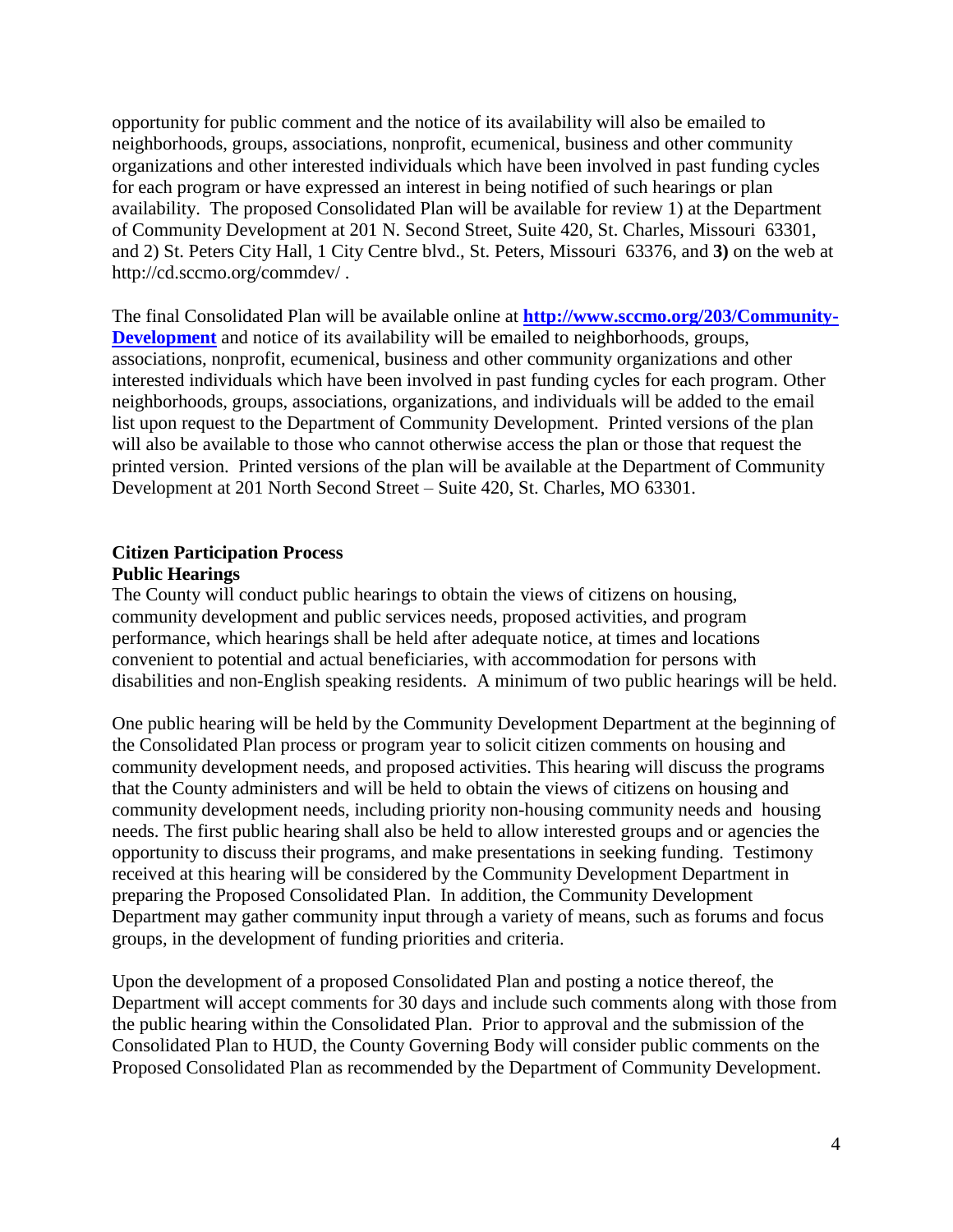The second public hearing will be held once the Consolidated Annual Performance and Evaluation Report has been drafted and made available for public comment. This second hearing shall be held approximately 60 days after the end of the county's program year. This second public hearing shall be held to gather citizen input regarding County's performance with respect to its implementation of the programs it administers.

All public hearings will be held in the St. Charles County Administration building, located at 201 N. Second Street, St. Charles, Missouri 63301 or other centralized locations as noted in the hearing announcement. All Public hearings will be advertised at least 15 days in advance on the St. Charles County Department of Community Development's web site at **<http://www.sccmo.org/203/Community-Development>** and all public hearing notices will be posted in the County's Executive Office Building and Administration building and in city halls of participating jurisdictions. The notice advising the public hearing will also be emailed to neighborhoods, groups, associations, nonprofit, ecumenical, business and other community organizations and other interested individuals which have been involved in past funding cycles for each program or have expressed an interest in being notified of such hearings.

All meetings will be held at convenient times in order to accommodate potential or actual beneficiaries. These meetings shall be conducted during the evening hours in order to accommodate citizen participation. Persons with disabilities may request that the county provide them with necessary and reasonable accommodations. Callers should make these requests for arrangements at least 48 hours in advance of any public hearing by calling the Department of Community Development at 636-949-7335. Any and all citizens have the opportunity to comment orally or in writing on any matter(s) relating to the public hearing. All comments will be incorporated into the Consolidated Plan or the performance report and be made a permanent part of the citizen participation process for each program year.

#### **Response to Citizen Comments**

Written or oral comments received from citizens as a result of public hearings or other activities to gather community input held on the Consolidated Plan will be given serious consideration in the preparation of the final Plan document, amendments to the Plan, or the performance report. A summary of the comments received from citizens, both accepted and not accepted, will be attached to the final Consolidated Plan, Plan amendments, or performance report. Comments, concerning the Consolidated Plan should be addressed to the Department of Community Development, Consolidated Plan, 201 North Second Street – Suite 420, St. Charles, Missouri 63301.

## **Amendment of the Consolidated Plan [and Annual Action Plan]**

St. Charles County may from time to time amend the activities in its Consolidated Plan **or Annual Action Plan**.

Amendments that are not substantial in nature will not require any public notice or comment. A *Substantial Amendment* will be considered to occur if the Consolidated Plan or Annual Action Plan needs to be amended whereby more than 50% of any category of activity decreased in dollars allocated towards that type of activity or a new activity is created.

In the event that the County finds it necessary to amend its Consolidated Plan or Annual Action Plan to conform to the requirements for a *Substantial Amendment*, public notice will be given by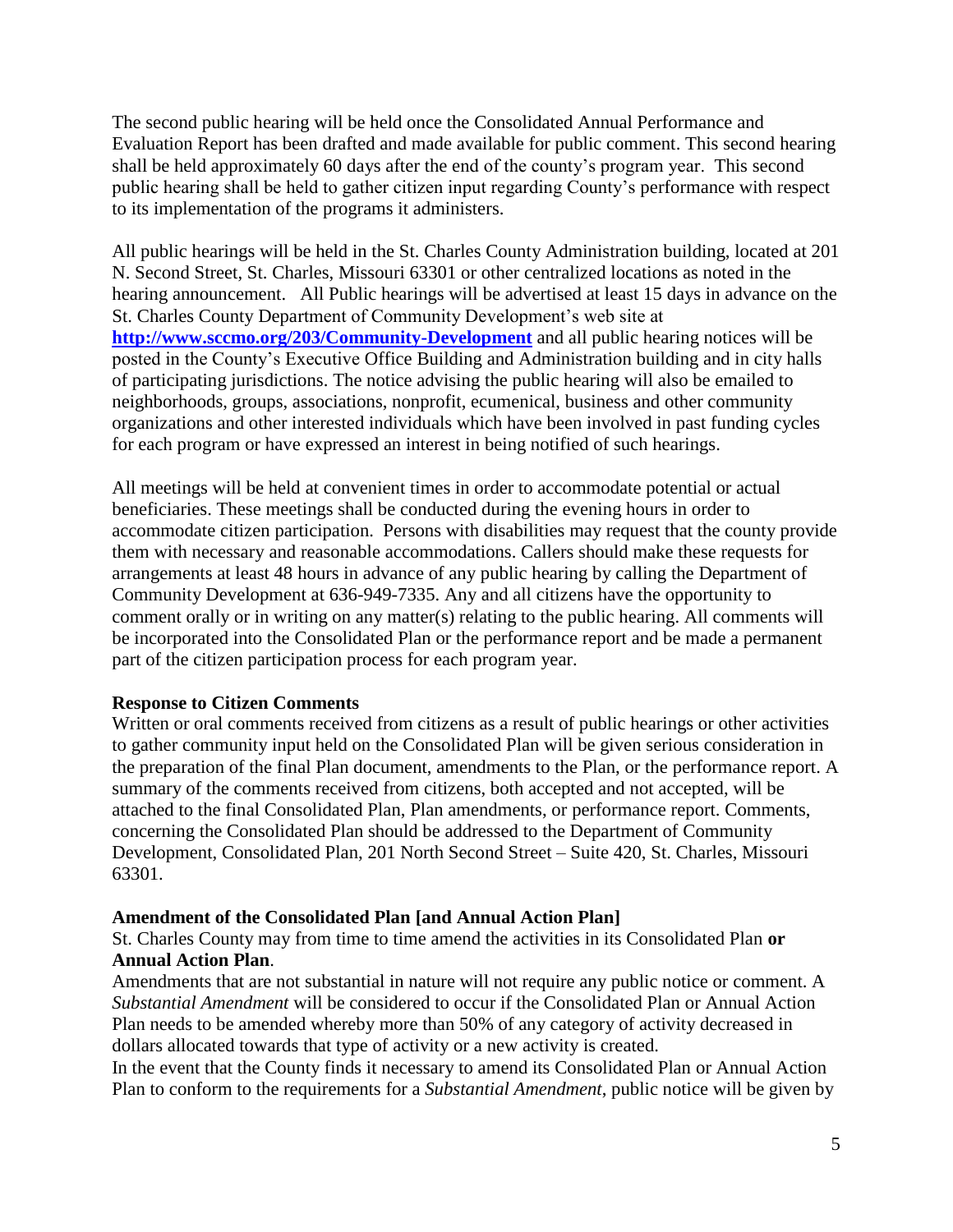placing a notice on the St. Charles County Department of Community Development's web site at **<http://www.sccmo.org/203/Community-Development>** notifying the public that a public hearing will be conducted to discuss the *Substantial Amendment* and solicit input from concerned citizens. The notice announcing the public hearing will also be emailed to neighborhoods, groups, associations, nonprofit, ecumenical, business and other community organizations and other interested individuals which have been involved in past funding cycles for each program or have expressed an interest in being notified of such hearings. A period of thirty days will be allowed for the public to submit comments. After the comment period has expired any *Substantial Amendment* to the Consolidated Plan will be forwarded to the County Council for approval prior to being sent to the U.S. Department of Housing and Urban Development.

Any and all oral and written comments from the public will be reviewed and considered by St. Charles County prior to the approval of any *Substantial Amendment*. A summary of all comments or views and a summary of any comments or views not accepted and the reasons therefore, will be attached to the *Substantial Amendment* and submitted to the Department of Housing and Urban Development.

### **Performance Reports**

The St. Charles County Department of Community Development prepares and disseminates an annual Consolidated Annual Performance and Evaluation Report. This report is due to the U.S. Department of Housing and Urban Development on or about March  $31$ <sup>st</sup> of each fiscal year. This report will be made available for public review and comment each year on or about March  $1<sup>*</sup>$ . A public hearing will be conducted by the Department of Community Development with a notice of such public hearing posted on the St. Charles County Department of Community Development's web site at **<http://www.sccmo.org/203/Community-Development>** fifteen (15) days prior to the hearing.

The performance report will be available 1) at the Department of Community Development at 201 N. Second Street, Suite 420, St. Charles, Missouri 63301, and 2) St. Peters City Hall, 1 City Centre blvd., St. Peters, Missouri 63376, and 3) on the web at http://cd.sccmo.org/commdev/ .

Citizens will be allowed a period of at least 15 days following the public hearing to comment on this Report. Comments, suggestions and or complaints regarding this report may be forwarded to the Department of Community Development, Performance Report, 201 N. Second Street, Suite 420, St. Charles, Missouri 63301. All public input will be made a part of the performance report and forwarded to the U.S. Department of Housing and Urban Development.

#### **Access to Records**

St. Charles County will make available to all citizens, groups, and jurisdictions, access to all information and any records that relate to the County's Consolidated Plan. Such information will be available for a period that covers the preceding five years from the date from which any request for information is made. Access to all information will be made in a reasonable and timely manner as may be required by the County to retrieve documents.

#### **Technical Assistance**